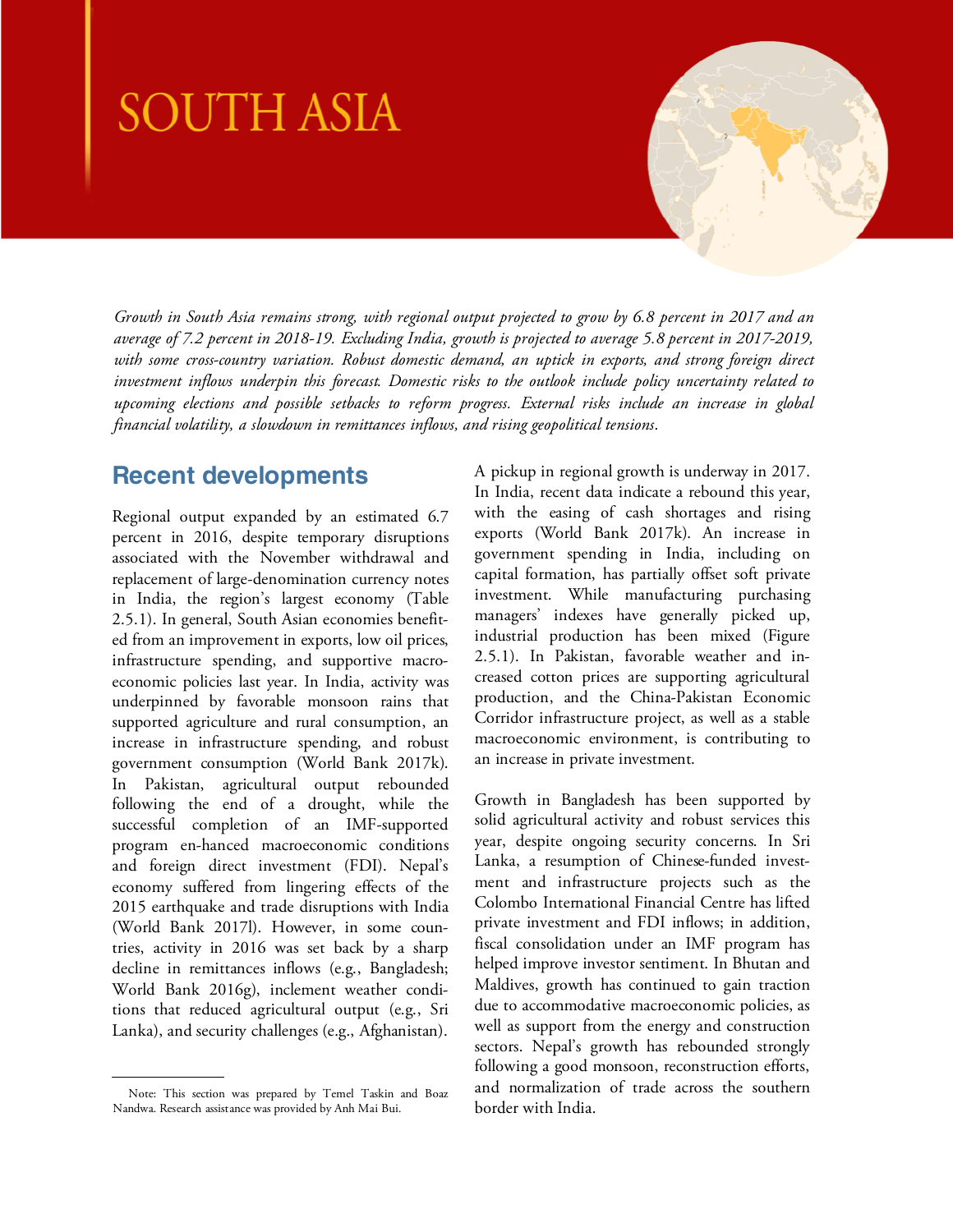#### **FIGURE 2.5.1 SAR: Recent developments**

In India, the exchange of large-denominated currency in circulation in late 2016 weighed on investment, albeit temporarily. While purchasing managers' indexes across the region have generally improved in 2017, industrial production has been mixed.



Sources: Haver Analytics, World Bank.

Note: SAR stands for South Asia Region.

A. M4 stands for broad money supply. Last observation is April 2017.

B. Shaded areas are projections. Last observation is 2016 Q4.

C. Index values higher than 50 indicate expansion. Last observation is April 2017.

D. Last observation is March 2017.

Macroeconomic vulnerabilities continue to recede. Current account deficits are narrowing further amid stable oil prices and an uptick in exports. While remittances inflows declined in some countries (e.g., Bangladesh, India), foreign reserves increased and exchange rates remained stable, with rising FDI (e.g., India) and tourist arrivals (e.g., Nepal, Sri Lanka). Inflation has remained benign, hovering below target in Bangladesh, Pakistan, and India. Favorable weather (e.g., India, Pakistan) and lower oil prices have helped keep inflation low, and thereby made possible an accommodative monetary policy. Despite mixed progress with fiscal consolidation in the region, deficits generally declined.

# **Outlook**

The regional forecast assumes that monetary policy across South Asia countries remains broadly accommodative, encouraging credit to the private sector; that fiscal policy tightens slightly to curb the increase in public debt; and that political tensions and insecurity abate. Regional growth is forecast to increase to 6.8 percent in 2017 and to strengthen to an average of 7.2 percent in 2018- 19, reflecting a solid expansion of domestic demand and exports (Figure 2.5.2). Excluding India, regional growth will remain broadly stable at an average of 5.8 percent in 2017-19, as easing growth in Bangladesh and Nepal offset gains in Bhutan, Pakistan, and Sri Lanka.

India's growth is forecast to increase to 7.2 percent in FY2017 (April 1, 2017 - March 31, 2018) and accelerate to 7.7 percent by the end of the forecast horizon—slightly below previous projections. This outlook mainly reflects a more protracted recovery in private investment than previously envisaged. Nonetheless, domestic demand is expected to remain strong, supported by ongoing policy reforms, especially the introduction of the nationwide Goods and Services Tax (GST). Significant gains by the ruling party in state elections should support the government's economic reform agenda, which aims at unlocking supply constraints, and creating a business environment that is more conducive to private investment.

Pakistan's growth is expected to increase to 5.2 percent in FY2017 (July 1, 2016 - June 30, 2017) and remain strong over the forecast horizon, reflecting an upturn in private investment, increased energy supply, and improved security. The fiscal deficit should narrow further, as a result of revenue-led fiscal consolidation. Sri Lanka's growth is expected to pick up to about 4.7 percent in 2017 and accelerate to 5.1 percent by 2019, as the IMF-supported program helps improve macroeconomic resilience. Reforms initiated by the World Bank Development Policy Operation in 2016 are expected to reduce obstacles to private sector competitiveness in the medium-term and help attract FDI. Resumption of the Generalized System of Preferences Plus (GSP+) trading arrangement with the European Union will boost its export sector. Growth in Bangladesh is forecast to remain robust, averaging 6.6 percent during FY2018-FY2020. This reflects improving remit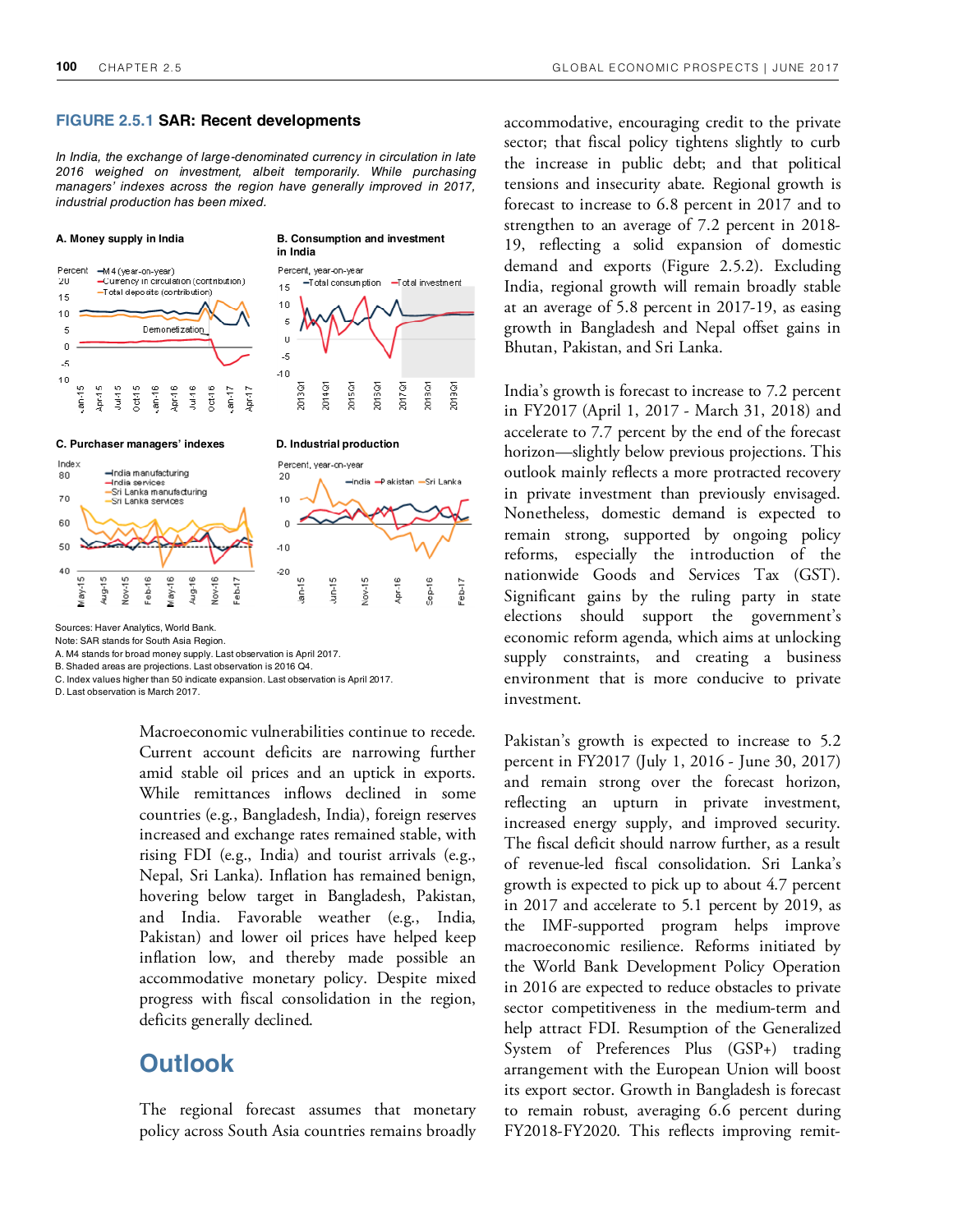tances as GCC economies recover, as well as rising business confidence and investment.

# **Risks**

A number of downside risks continue to cloud the outlook. Setbacks to the assumed pace of structural reform would impede the unlocking of supply constraints, dampen productivity growth, and hold up integration into global value chains. This would hurt the business environment, reducing investment and FDI inflows to the region (IMF 2017d, 2017e). Security concerns in some countries (e.g., Afghanistan, Pakistan) could also hold back investment and business confidence. For several countries in the region, increased political or geopolitical tensions could pose major obstacles to economic and financial activity (e.g., Afghanistan, India, Pakistan). Upcoming elections in Nepal (between 2017 and 2019), Bangladesh and Pakistan (in 2018), and India (in 2019) could be accompanied by heightened policy uncertainty, and election results could surprise financial markets.

Despite progress in fiscal consolidation, public debt remains high across the region. In some cases debt is associated with investments that will pay for themselves (Bhutan), but in others there have been concerns about sustainability (e.g., Maldives) or about fiscal strains posed by an uneven repayment profile (e.g., Sri Lanka and, to some extent, Pakistan). In addition, contingent liabilities are building up, including from the debt of power utilities in Pakistan and prospects of debt write-offs for farmers in several states in India.

Compared to other EMDE regions, South Asia is less integrated into the global economy and, therefore, would be less affected by the materialization of a range of negative external shocks. However, two external risks remain a concern. First, weaker-than-expected recovery in external demand, or a widespread increase in trade protectionism in advanced economies, could weigh on exports (World Bank 2017n). In addition, an abrupt market reassessment about U.S. monetary policy tightening could lead to capital outflows, and hence to tighter domestic credit conditions (Rai and Suchanek 2014).

### **FIGURE 2.5.2 SAR: Outlook and risks**

Regional growth is expected to rebound in 2017 and strengthen thereafter. Domestic demand and exports underlie this pickup. The outlook for remittances inflows is uncertain, as they could be affected by tighter immigration policies in some advanced economies and continued fiscal consolidation in GCC countries. Changing environmental patterns pose growing risks to the region, as natural events have affected an increasing number of people in recent years. An abrupt market reassessment about U.S. monetary policy tightening could lead to tighter domestic financial conditions, which have been benign of late.

#### **A. GDP growth B. Contributions to growth in SAR**







**C. Growth in remittance inflows D. Sources of remittances, 2015** 



**E. People affected by natural F. Sovereign bond spreads disasters** 







Sources: International Disaster Database, J.P. Morgan, World Bank. Note: SAR stands for South Asia Region.

A.B. Shaded areas are projections.

E. Average annual number of people affected by disasters.

F. J.P. Morgan Emerging Market Bond Index. Last observation is May 23, 2017.

Second, the outlook for remittances is uncertain. The main risks would be from tighter immigration policies in advanced economies, especially in the United States and the United Kingdom, and continued fiscal consolidation in oil-exporting Gulf Cooperation Council (GCC) countries. Any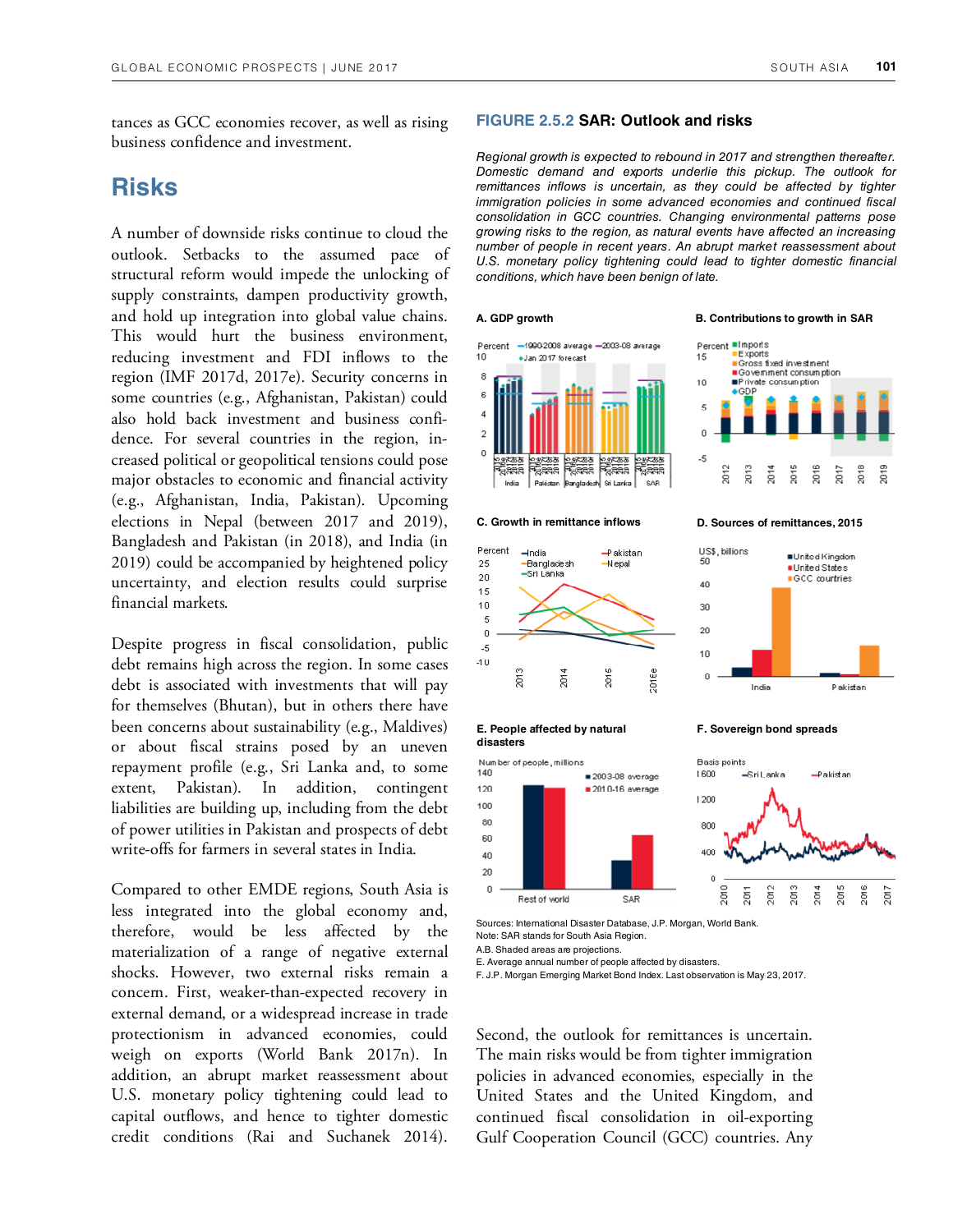substantial decline in remittances would dampen consumption and investment in major recipients (e.g., Bangladesh, Nepal).

Finally, changing environmental patterns pose growing risks. The number of people affected from extreme weather events has increased substantially in recent years (Figure 2.5.3). Natural disasters from extreme weather conditions often adversely affect agricultural output in the region, as recently experienced in India, Pakistan, and Sri Lanka (IMF 2016g).

#### **TABLE 2.5.1 South Asia forecast summary**

(Real GDP growth at market prices in percent, unless indicated otherwise)

|                                                                                                          | 2014  | 2015   | 2016             | 2017               | 2018   | 2019                                                           | 2016   | 2017   | 2018   | 2019   |  |  |
|----------------------------------------------------------------------------------------------------------|-------|--------|------------------|--------------------|--------|----------------------------------------------------------------|--------|--------|--------|--------|--|--|
|                                                                                                          |       |        | <b>Estimates</b> | <b>Projections</b> |        | (percentage point difference<br>from January 2017 projections) |        |        |        |        |  |  |
|                                                                                                          |       |        |                  |                    |        |                                                                |        |        |        |        |  |  |
| EMDE South Asia, GDPa, b                                                                                 | 6.7   | 6.9    | 6.7              | 6.8                | 7.1    | 7.3                                                            | $-0.1$ | $-0.3$ | $-0.2$ | $-0.1$ |  |  |
| (Average including countries with full national accounts and balance of payments data only) <sup>c</sup> |       |        |                  |                    |        |                                                                |        |        |        |        |  |  |
| <b>EMDE South Asia, GDP°</b>                                                                             | 6.7   | 6.9    | 6.7              | 6.8                | 7.1    | 7.3                                                            | $-0.1$ | $-0.3$ | $-0.3$ | $-0.1$ |  |  |
| GDP per capita (U.S. dollars)                                                                            | 5.3   | 5.6    | 5.4              | 5.5                | 5.8    | 6.0                                                            | 0.0    | $-0.2$ | $-0.2$ | $-0.1$ |  |  |
| PPP GDP                                                                                                  | 6.7   | 6.9    | 6.7              | 6.8                | 7.1    | 7.3                                                            | $-0.1$ | $-0.3$ | $-0.3$ | $-0.1$ |  |  |
| Private consumption                                                                                      | 6.2   | 6.5    | 6.6              | 6.6                | 6.9    | 7.1                                                            | 0.2    | $-0.1$ | $-0.3$ | $-0.3$ |  |  |
| Public consumption                                                                                       | 8.9   | 2.6    | 5.5              | 5.8                | 5.8    | 5.8                                                            | $-1.5$ | $-1.4$ | $-1.7$ | $-1.8$ |  |  |
| Fixed investment                                                                                         | 2.7   | 6.3    | 4.6              | 5.9                | 7.3    | 8.0                                                            | $-1.9$ | $-1.5$ | $-0.1$ | 0.7    |  |  |
| Exports, GNFS <sup>d</sup>                                                                               | 5.4   | $-4.9$ | 3.0              | 6.0                | 6.3    | 6.2                                                            | 0.8    | 0.4    | $-0.8$ | $-1.2$ |  |  |
| Imports, GNFS <sup>d</sup>                                                                               | 1.1   | $-1.0$ | 0.4              | 4.4                | 5.9    | 6.3                                                            | $-1.2$ | $-0.7$ | $-0.7$ | $-0.6$ |  |  |
| Net exports, contribution to growth                                                                      | 1.0   | $-0.9$ | 0.6              | 0.1                | $-0.2$ | $-0.3$                                                         | 0.5    | 0.2    | 0.0    | $-0.1$ |  |  |
|                                                                                                          |       |        |                  |                    |        |                                                                |        |        |        |        |  |  |
| Memo items: GDP <sup>b</sup>                                                                             | 14/15 | 15/16  | 16/17            | 17/18              | 18/19  | 19/20                                                          | 16/17  | 17/18  | 18/19  | 19/20  |  |  |
| South Asia excluding India                                                                               | 5.3   | 5.5    | 5.7              | 5.7                | 5.8    | 6.0                                                            | 0.4    | 0.2    | 0.1    | 0.2    |  |  |
| India                                                                                                    | 7.2   | 7.9    | 6.8              | 7.2                | 7.5    | 7.7                                                            | $-0.2$ | $-0.4$ | $-0.3$ | $-0.1$ |  |  |
| Pakistan (factor cost)                                                                                   | 4.0   | 4.7    | 5.2              | 5.5                | 5.8    | 5.8                                                            | 0.0    | 0.0    | 0.0    | 0.0    |  |  |
| Bangladesh                                                                                               | 6.6   | 7.1    | 6.8              | 6.4                | 6.7    | 7.0                                                            | 0.0    | $-0.1$ | 0.0    | 0.0    |  |  |
| Source: World Bank                                                                                       |       |        |                  |                    |        |                                                                |        |        |        |        |  |  |

Source: World Bank.

World Bank forecasts are frequently updated based on new information and changing (global) circumstances. Consequently, projections presented here may differ from those contained in other Bank documents, even if basic assessments of countries' prospects do not differ at any given moment in time.

a. EMDE refers to emerging market and developing economy. GDP at market prices and expenditure components are measured in constant 2010 U.S. dollars.

b. National income and product account data refer to fiscal years (FY) for the South Asian countries, while aggregates are presented in calendar year (CY) terms. The fiscal year runs from July 1 through June 30 in Bangladesh and Pakistan, from July 16 through July 15 in Nepal, and April 1 through March 31 in India.

c. Sub-region aggregate excludes Afghanistan, Bhutan, and Maldives, for which data limitations prevent the forecasting of GDP components.

d. Exports and imports of goods and non-factor services (GNFS).

For additional information, please see www.worldbank.org/gep.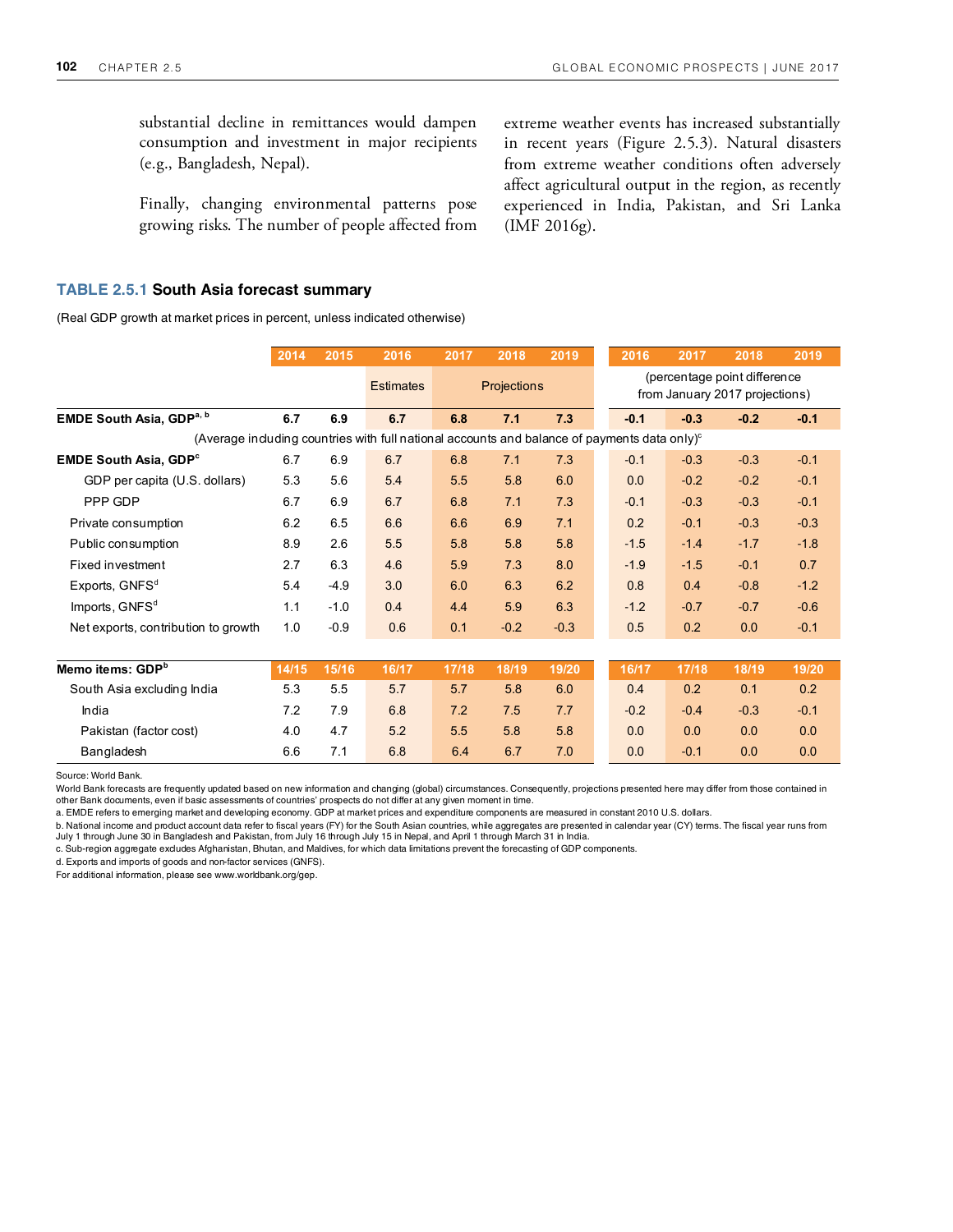## **TABLE 2.5.2 South Asia country forecasts**

(Real GDP growth at market prices in percent, unless indicated otherwise)

|                                  | 2014  | 2015  | 2016             | 2017               | 2018  | 2019                                                           | 2016   | 2017   | 2018   | 2019   |
|----------------------------------|-------|-------|------------------|--------------------|-------|----------------------------------------------------------------|--------|--------|--------|--------|
|                                  |       |       | <b>Estimates</b> | <b>Projections</b> |       | (percentage point difference<br>from January 2017 projections) |        |        |        |        |
| Calendar year basis <sup>a</sup> |       |       |                  |                    |       |                                                                |        |        |        |        |
| Afghanistan                      | 1.3   | 1.1   | 2.2              | 2.6                | 3.4   | 3.1                                                            | 0.0    | 0.6    | 0.4    | $-0.5$ |
| <b>Bhutan</b>                    | 5.7   | 6.5   | 6.8              | 6.8                | 7.7   | 10.5                                                           | $-0.6$ | $-3.1$ | $-3.9$ | $-1.2$ |
| Maldives                         | 6.0   | 2.8   | 4.1              | 4.5                | 4.6   | 4.6                                                            | 0.6    | 0.6    | 0.0    | 0.0    |
| Sri Lanka                        | 5.0   | 4.8   | 4.4              | 4.7                | 5.0   | 5.1                                                            | $-0.4$ | $-0.3$ | $-0.1$ | 0.0    |
|                                  |       |       |                  |                    |       |                                                                |        |        |        |        |
| Fiscal year basis <sup>a</sup>   | 14/15 | 15/16 | 16/17            | 17/18              | 18/19 | 19/20                                                          | 16/17  | 17/18  | 18/19  | 19/20  |
| Bangladesh                       | 6.6   | 7.1   | 6.8              | 6.4                | 6.7   | 7.0                                                            | 0.0    | $-0.1$ | 0.0    | 0.0    |
| India                            | 7.2   | 7.9   | 6.8              | 7.2                | 7.5   | 7.7                                                            | $-0.2$ | $-0.4$ | $-0.3$ | $-0.1$ |
| Nepal                            | 3.3   | 0.4   | 7.5              | 5.5                | 4.5   | 4.5                                                            | 1.0    | 0.7    | $-0.2$ | $-0.2$ |
| Pakistan (factor cost)           | 4.0   | 4.7   | 5.2              | 5.5                | 5.8   | 5.8                                                            | 0.0    | 0.0    | 0.0    | 0.0    |

Source: World Bank.

World Bank forecasts are frequently updated based on new information and changing (global) circumstances. Consequently, projections presented here may differ from those contained in<br>other Bank documents, even if basic asse

a. Historical data are reported on a market price basis. National income and product account data refer to fiscal years (FY) for the South Asian countries with the exception of Afghanistan,<br>Bhutan, Maldives, and Sri Lanka, and April 1 through March 31 in India.

For additional information, please see www.worldbank.org/gep.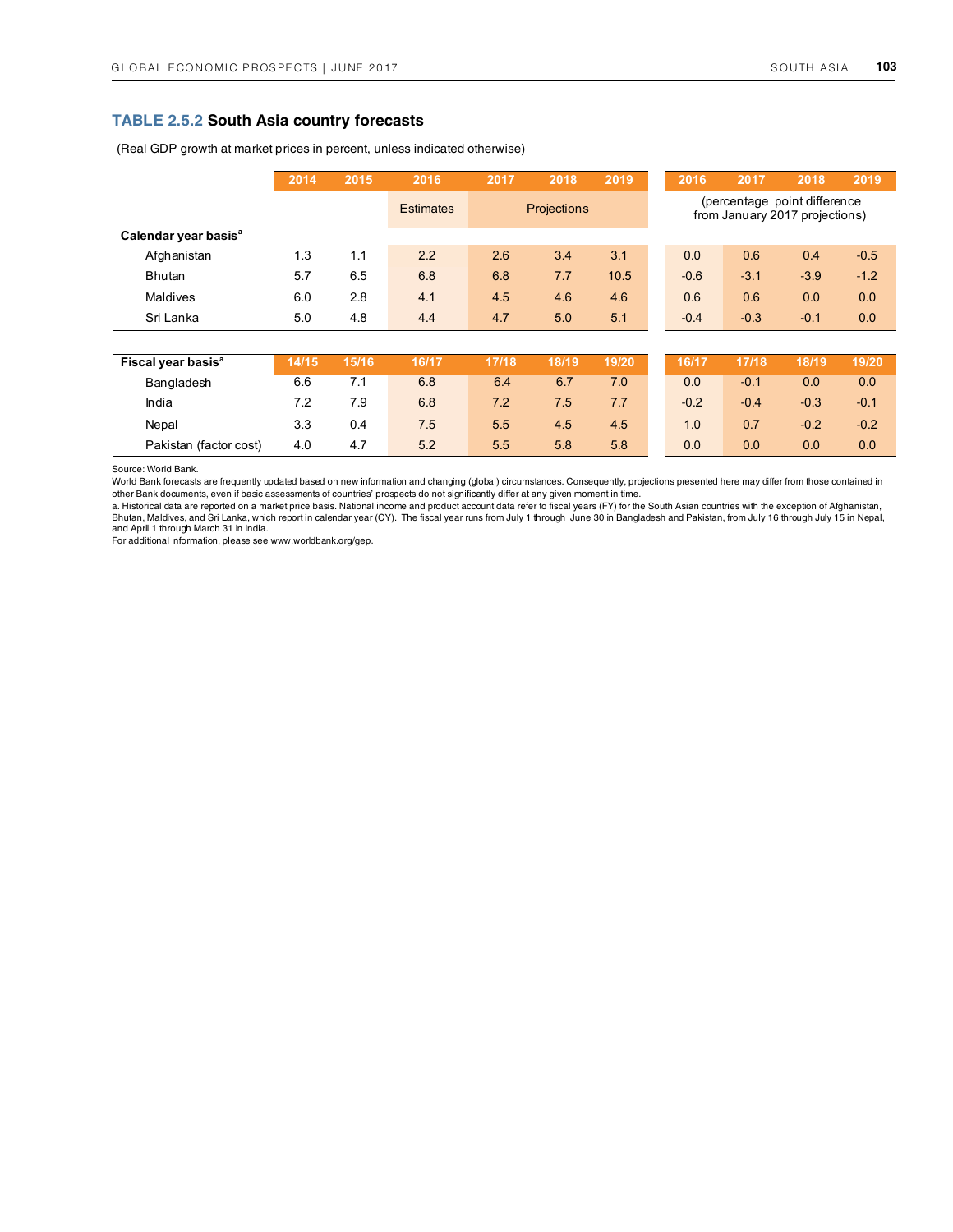# **References**

Bhorat, H., and F. Tarp. 2016. "The Pursuit of Long-Run Economic Growth in Africa." In *Africa's Lions: Growth Traps and Opportunities for Six African Economies*, edited by H. Bhorat and F. Tarp. Washington, DC: Brookings Institution.

BIS (Bank for International Settlements). 2017. "Statistical Bulletin." *BIS Quarterly Review* (March): 247–273.

Callen, T., R. Cherif, F. Hasanov, A. Hegazy, and P. Khandelwal. 2014. "Economic Diversification in the GCC: The Past, the Present, and the Future." IMF Staff Discussion Note 14/12, International Monetary Fund, Washington, DC.

Campanaro, A., and J. M. Masic. 2017. "Municipal Asset Management in China's Small Cities and Towns." Policy Research Working Paper 7997, World Bank, Washington, DC.

Chen W., and R. Nord. 2017. "A Rebalancing Act for China and Africa: The Effects of China's Rebalancing on Sub-Saharan Africa's Trade and Growth." African Department, International Monetary Fund, Washington, DC.

Crowley, M. A., H. Song, and N. Meng. 2016. "Tariff Scares: Trade Policy Uncertainty and Foreign Market Entry by Chinese Firms." CEPR Discussion Paper 11722, Centre for Economic Policy and Research, London.

Easterly, W., N. Fiess, and D. Lederman. 2003. "NAFTA and Convergence in North America: High Expectations, Big Events, Little Time." *Economia* 4 (1): 1–53.

EBRD (European Bank for Reconstruction and Development), European Investment Bank, and World Bank Group. 2016. *What's Holding Back the Private Sector in MENA? Lessons from the Enterprise Survey*. World Bank: Washington, DC.

Famine Early Warning System Network. 2017. "Rainfall Remains Well Below-average During Peak Rainy Season in the Horn of Africa." Global Weather Hazards Summary. April 21-27, 2017.

Husain, A. M., R. Arezki, P. Breuer, V. Haksar, T. Helbling, P. Medas, M. Sommer, and an IMF Staff Team. 2015. "Global Implications of Lower Oil Prices." Staff Discussion Note 15/15, International Monetary Fund, Washington, DC.

IADB (Inter-American Development Bank). 2017. "Routes to Growth in a New Trade World." Inter-American Development Bank, Washington, DC.

IMF (International Monetary Fund). 2016a. Thailand Selected Issues. International Monetary Fund, Washington, DC.

\_\_\_\_\_\_\_\_. 2016b. "China Spillovers. New Evidence from Time-Varying Estimates." Spillover Notes No. 7, International Monetary Fund, Washington, DC.

\_\_\_\_\_\_\_\_. 2016c. "China's Footprint in Global Commodity Markets." Spillover Notes No. 6, International Monetary Fund, Washington, DC.

\_\_\_\_\_\_\_\_. 2016d. "Spillovers from China: Financial Channels." Spillover Notes No. 5, International Monetary Fund, Washington, DC.

\_\_\_\_\_\_\_\_. 2016e. "Spillover Implications of China's Slowdown for International Trade." Spillover Notes No. 4, International Monetary Fund, Washington, DC.

\_\_\_\_\_\_\_\_. 2016f. "ASEAN-5 Cluster Report— Evolution of Monetary Policy Frameworks." International Monetary Fund, Washington, DC.

\_\_\_\_\_\_\_\_. 2016g. "Asia and Pacific: Building on Asia's Strengths during Turbulent Times." Regional Economic Outlook series. April. International Monetary Fund, Washington, DC.

\_\_\_\_\_\_\_\_. 2017a. "Indonesia, Staff Report for the 2016 Article IV Consultation." International Monetary Fund, Washington, DC.

\_\_\_\_\_\_\_\_. 2017b. *Regional Economic Outlook: Western Hemisphere*. Washington, DC: International Monetary Fund.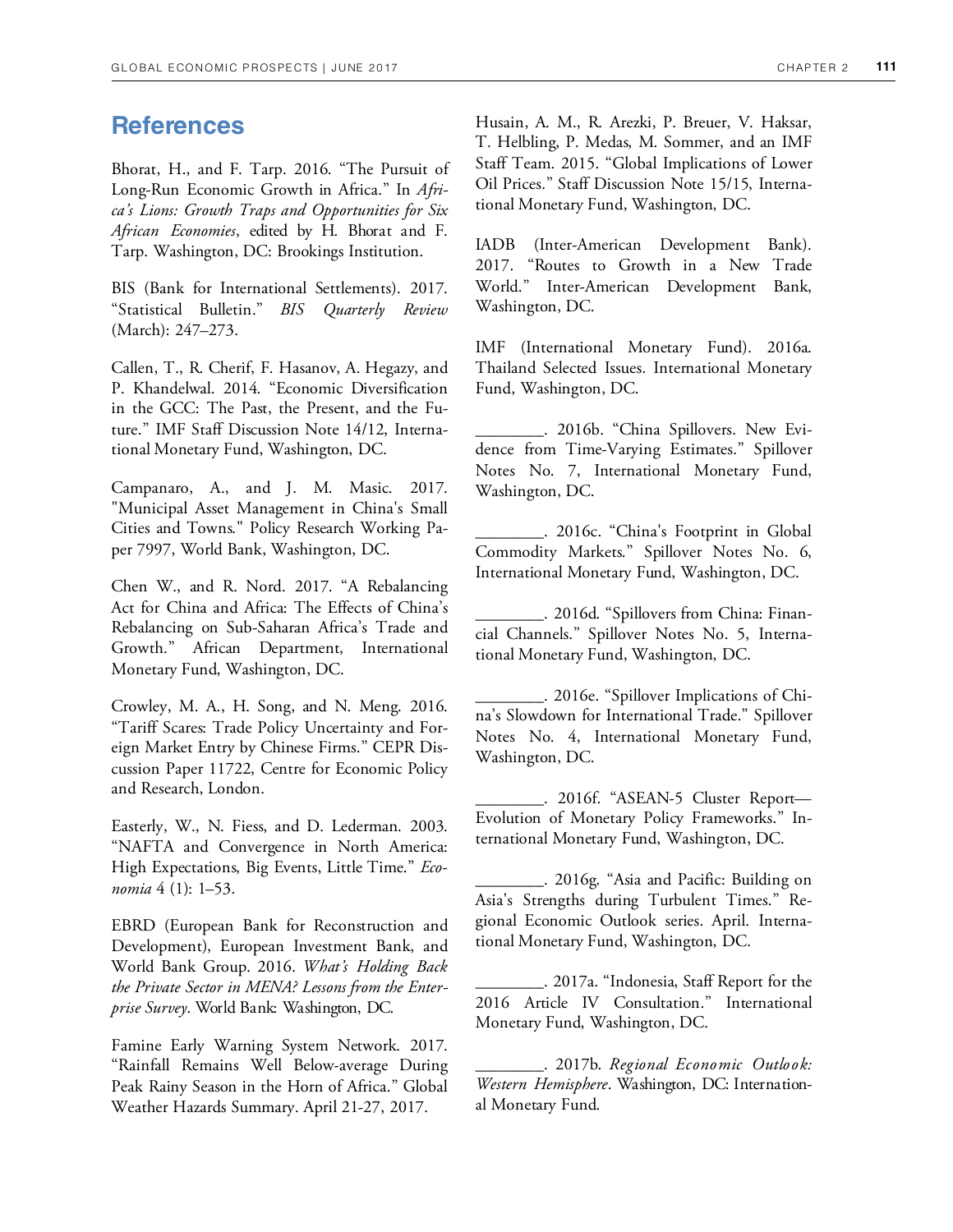\_\_\_\_\_\_\_\_. 2017c. *Regional Economic Outlook: Middle East and Central Asia Update*. International Monetary Fund: Washington, DC.

\_\_\_\_\_\_\_\_. 2017d. "India, Staff Report for the 2016 Article IV Consultation." International Monetary Fund, Washington, DC.

\_\_\_\_\_\_\_\_. 2017e. "India Selected Issues." International Monetary Fund, Washington, DC.

\_\_\_\_\_\_\_\_. 2017f. "West African Economic and Monetary Union: Staff Report on Common Policies of Member Countries." Country Report No. 17/99, International Monetary Fund, Washington, DC.

Kose, A., F. Ohnsorge, L. Ye, and E. Islamaj. 2017a. "Weakness in Investment Growth: Causes, Implications and Policy Responses." CAMA Working Papers 2017-19, Centre for Applied Macroeconomic Analysis, Crawford School of Public Policy, The Australian National University.

Miyajima, K. 2017. "What Influences Bank Lending in Saudi Arabia?" Working Paper 17/31, International Monetary Fund, Washington, DC.

Papadavid, P. 2016. "Post-election Rises in U.S. Interest Rates: Rate Rises Could Hurt Africa's Access to Finance." Briefing papers. Macroeconomic impact series. Overseas Development Institute, International Economic Development Group.

Rai, V., and L. Suchanek. 2014. "The Effect of the Federal Reserve's Tapering Announcements on Emerging Markets." Working Paper: 2014-50, Bank of Canada.

Reinhart, C. M., and K. S. Rogoff. 2014. "Recovery from Financial Crisis: Evidence from 100 Episodes." *American Economic Review: Papers and Proceedings* 104 (5): 50-55.

Schiff, M., and Y. Wang. 2002. "Regional Integration and Technology Diffusion: The Case of NAFTA." World Bank, Washington, DC.

Schiffbauer, M., A. Sy, S. Hussain, H. Sahnoun, and P. Keefer. 2015. "Jobs or Privileges: Unleashing the Employment Potential of the Middle East and North Africa." MENA Development Report. World Bank, Washington, DC.

World Bank. 2014. *Turn Down the Heat: Confronting the New Climate Normal*. Washington, DC: World Bank.

World Bank. 2016a. "The Quest for Productivity Growth." Malaysia Economic Monitor. December. World Bank, Washington, DC.

\_\_\_\_\_\_\_\_. 2016b. "Aging Society and Economy." Thailand Economic Monitor. December. World Bank, Washington, DC.

\_\_\_\_\_\_\_\_. 2016c. *Global Economic Prospects: Spillovers amid Weak Growth*. Washington, DC: World Bank.

\_\_\_\_\_\_\_\_. 2016d. *East Asia and Pacific Economic Update: Reducing Vulnerabilities*. October. Washington, DC: World Bank.

\_\_\_\_\_\_\_\_. 2016e. *Europe and Central Asia Economic Update: Polarization and Populism*. November. Washington, DC: World Bank.

\_\_\_\_\_\_\_\_. 2016f. "Russia Economic Report." World Bank, Washington, DC.

\_\_\_\_\_\_\_\_. 2016g. "Bangladesh Development Update." October. World Bank, Washington, DC.

\_\_\_\_\_\_\_\_. 2017a. *East Asia and Pacific Economic Update.* (April issue). Washington, DC: World Bank.

\_\_\_\_\_\_\_\_. 2017b. "Staying the Course." Indonesia Economic Quarterly. March. World Bank, Washington, DC.

\_\_\_\_\_\_\_\_. 2017c. "Philippines Monthly Economic Developments." March. World Bank, Washington, DC.